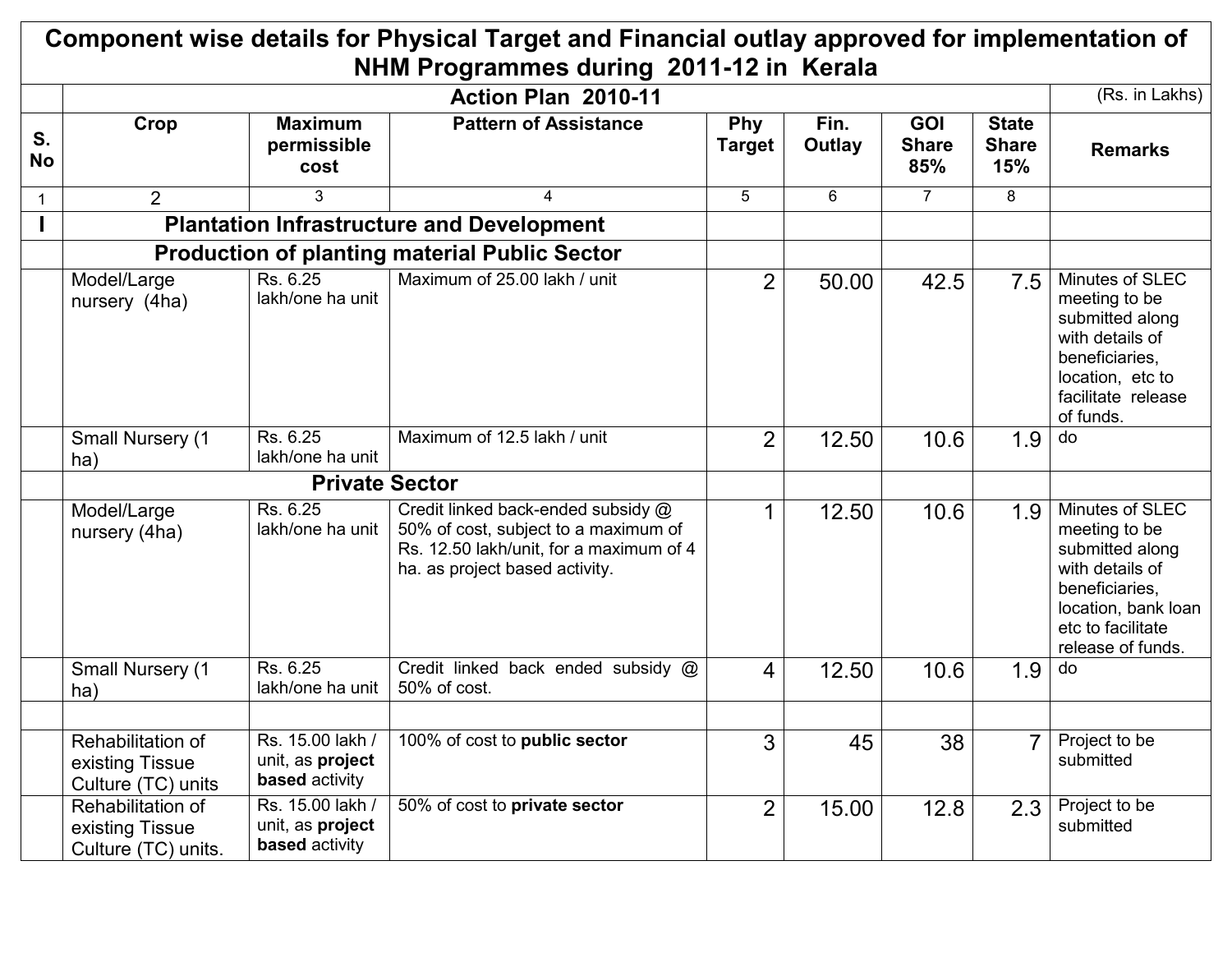|              | Setting up of new<br>TC Units. public                                                                                                                           | Rs. 100.00 lakh     | 100% of cost to public sector                                                                                    | 1   | 100.00 | 85.0  | 15.0 | Project to be<br>submitted                                                                                                                      |
|--------------|-----------------------------------------------------------------------------------------------------------------------------------------------------------------|---------------------|------------------------------------------------------------------------------------------------------------------|-----|--------|-------|------|-------------------------------------------------------------------------------------------------------------------------------------------------|
|              | sector                                                                                                                                                          |                     |                                                                                                                  |     |        |       |      |                                                                                                                                                 |
|              | Setting up of new<br>TC Units.                                                                                                                                  | Rs. 100.00 lakh     | 50% of cost to private sector                                                                                    |     | 50.00  | 42.5  | 7.5  | Project to be<br>submitted                                                                                                                      |
|              | Seed production<br>and distribution for<br>Vegetables.                                                                                                          | Rs.50,000 per<br>ha | 100% of cost to public sector                                                                                    | 100 | 50.00  | 42.5  | 7.5  | Minutes of SLEC<br>meeting to be<br>submitted along<br>with details of<br>beneficiaries,<br>location, etc to<br>facilitate release of<br>funds. |
|              | Seed production<br>and distribution for<br>Vegetables.                                                                                                          | Rs.50,000 per<br>ha | 50% of cost to private sector                                                                                    | 25  | 6.25   | 5.3   | 0.9  | Minutes of SLEC<br>meeting to be<br>submitted along<br>with details of<br>beneficiaries,<br>location, etc to<br>facilitate release of<br>funds. |
|              |                                                                                                                                                                 |                     | <b>Procurement of breeder seed</b>                                                                               |     |        |       |      |                                                                                                                                                 |
|              | Purchase of<br>Breeder seeds from<br>ICAR/SAU.                                                                                                                  |                     |                                                                                                                  |     | 1.00   | 0.85  | 0.15 |                                                                                                                                                 |
|              | Import of planting<br>material for trial &<br>demonstration<br>purpose<br>(By State<br>Government,<br>Grower<br>Associations<br>recognized by NHB/<br>MoA, PSU) | Rs. 10.00 lakh      | 100% of cost for State Govt. PSU, 50%<br>to Grower Associations.                                                 |     | 10.00  | 8.5   | 1.5  | Project to be<br>submitted                                                                                                                      |
|              | Sub-total                                                                                                                                                       |                     |                                                                                                                  |     | 364.75 | 310.0 | 54.7 |                                                                                                                                                 |
| $\mathbf{2}$ |                                                                                                                                                                 |                     | <b>Establishment of new gardens / Area Expansion</b>                                                             |     |        |       |      |                                                                                                                                                 |
| a)           |                                                                                                                                                                 |                     | Fruit crops other than cost intensive crops using normal<br>spacing (For a maximum area of 4 ha per beneficiary) |     |        |       |      |                                                                                                                                                 |
|              |                                                                                                                                                                 |                     |                                                                                                                  |     |        |       |      |                                                                                                                                                 |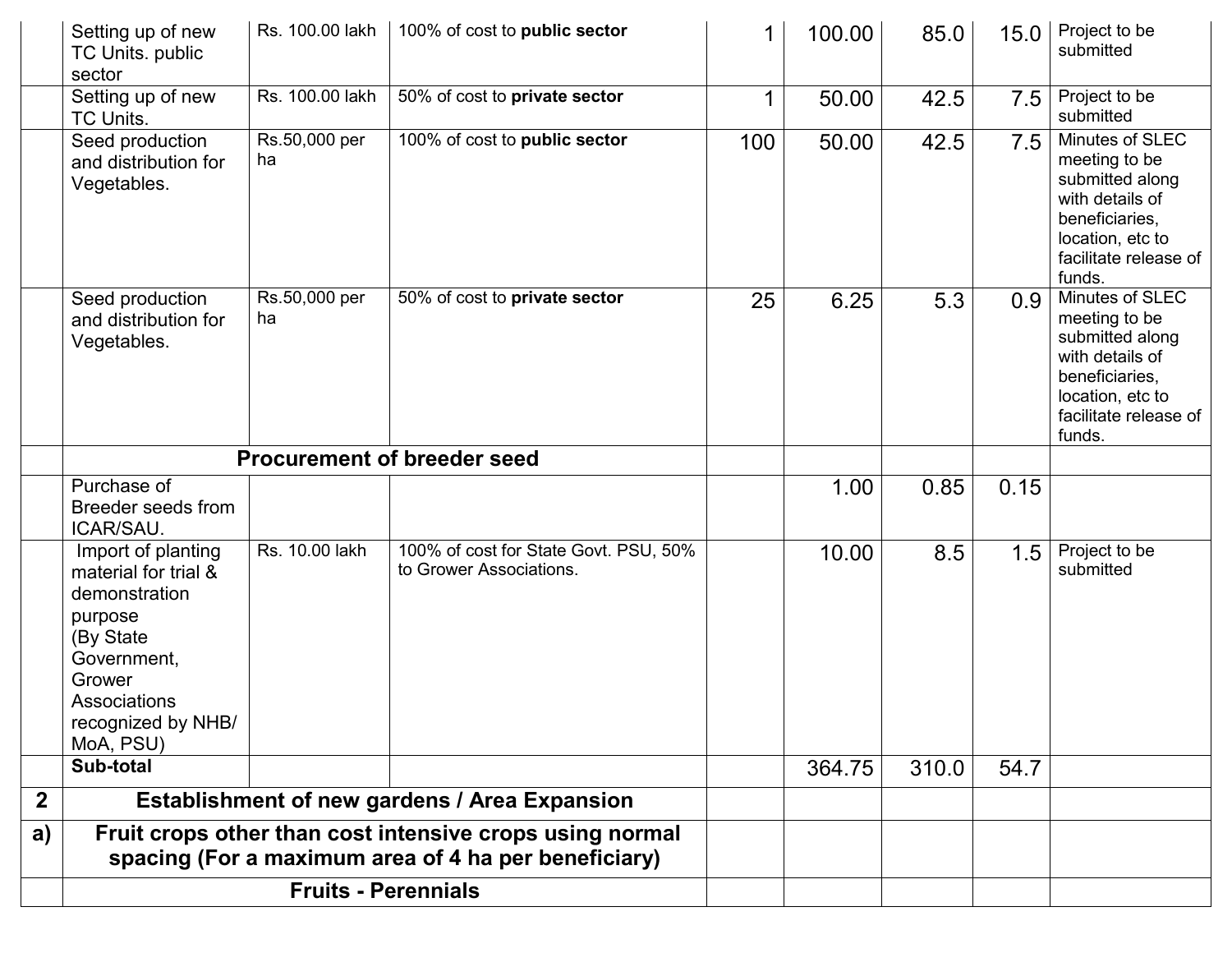|               | Mango                               | Rs.30000/ha                            | Maximum of Rs.16500/- per ha. (75%<br>of cost for meeting the expenditure on<br>planting material and cost of INM/IPM<br>etc in 3 installments of 60:20:20 subject<br>to survival rate of 75% in 2nd year &<br>90% in 3rd year for perennial crops and<br>for non perennial crops in 2<br>installments of 75:25). | 500  | 90.00  | 76.5   | 13.5  |  |
|---------------|-------------------------------------|----------------------------------------|-------------------------------------------------------------------------------------------------------------------------------------------------------------------------------------------------------------------------------------------------------------------------------------------------------------------|------|--------|--------|-------|--|
|               | Sub-total                           |                                        |                                                                                                                                                                                                                                                                                                                   |      | 90.00  | 76.50  | 13.50 |  |
| b)            |                                     | <b>Fruits - Perennials Maintenance</b> | (I Year)                                                                                                                                                                                                                                                                                                          |      |        |        |       |  |
|               | Mango                               | Rs. 30,000/ha                          | 20 % of Rs. 22500/ha with a maximum<br>of Rs. 4500/ha                                                                                                                                                                                                                                                             | 130  | 7.8    | 6.63   | 1.17  |  |
|               | Sub-total                           |                                        |                                                                                                                                                                                                                                                                                                                   |      | 7.8    | 6.63   | 1.17  |  |
| $\mathbf{c})$ |                                     |                                        | <b>Fruits-Non Perennials</b>                                                                                                                                                                                                                                                                                      |      |        |        |       |  |
|               | Banana (sucker)                     | Rs.70,000/ha                           | Maximum of 35,000/- per ha. (50% of<br>cost for meeting the expenditure on<br>planting material and cost of material<br>in 2 installments<br>for INM/IPM<br>75:25) subject to survival rate of 90% in<br>second year).                                                                                            | 5158 | 1354.0 | 1150.9 | 203.1 |  |
|               | Pineapple (sucker)                  | Rs.70000/ha                            | Maximum of 35,000/- per ha. (50% of<br>cost for meeting the expenditure on<br>planting material and cost of material<br>in 2 installments<br>for INM/IPM<br>75:25) subject to survival rate of 90% in<br>second year).                                                                                            | 1100 | 288.8  | 245.4  | 43.3  |  |
|               | Banana (TC) 25<br>Pineapple (TC) 25 | Rs.83204/ha                            | Maximum of Rs. 41602/- per ha. (50 %<br>of cost for meeting the expenditure on<br>planting material and cost of material<br>for INM/IPM etc., in 2 installments of<br>75:25). subject to survival rate of 90%<br>in second year).                                                                                 | 50   | 15.601 | 13.3   | 2.3   |  |
|               | Sub-total                           |                                        |                                                                                                                                                                                                                                                                                                                   |      | 1658.3 | 1409.6 | 248.7 |  |
| d)            |                                     |                                        | Maintenance (as per old cost norms)                                                                                                                                                                                                                                                                               |      |        |        |       |  |
|               | Banana (I Year)                     | Rs.70,000/ha                           | of 35,000/-<br>Maximum<br>ha.<br>per<br>(50% of cost for meeting<br>the<br>expenditure on planting material and<br>cost of material for INM/IPM<br>in $2$<br>installments 75:25). subject to survival<br>rate of 90% in second year).                                                                             | 2500 | 218.8  | 185.9  | 32.8  |  |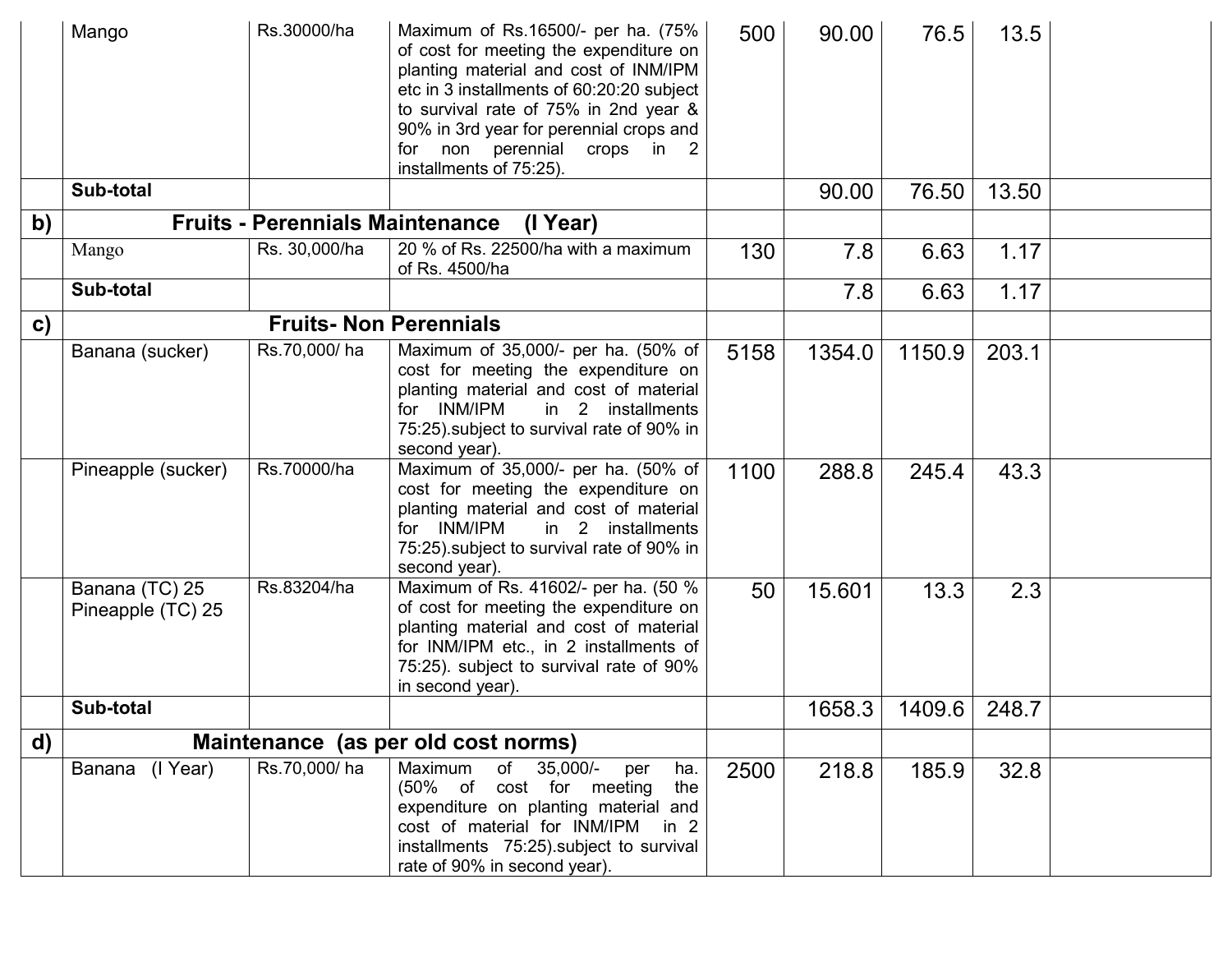|            | Pineapple (I Year)                                | Rs.70000/ha       | $35,000/-$<br>Maximum<br>of<br>ha.<br>per<br>the<br>$(50\% \text{ of }$<br>cost for meeting<br>expenditure on planting material and<br>cost of material for INM/IPM<br>in $2$<br>installments 75:25).subject to survival<br>rate of 90% in second year). | 225  | 19.69  | 16.7  | 3.0   |                                                                                                                         |
|------------|---------------------------------------------------|-------------------|----------------------------------------------------------------------------------------------------------------------------------------------------------------------------------------------------------------------------------------------------------|------|--------|-------|-------|-------------------------------------------------------------------------------------------------------------------------|
|            | Sub-total                                         |                   |                                                                                                                                                                                                                                                          |      | 238.44 | 202.7 | 35.8  |                                                                                                                         |
|            |                                                   | <b>Mushrooms</b>  |                                                                                                                                                                                                                                                          |      |        |       |       |                                                                                                                         |
| e)         |                                                   |                   | Integrated mushroom unit for spawn, compost production                                                                                                                                                                                                   |      |        |       |       |                                                                                                                         |
|            |                                                   | and training      |                                                                                                                                                                                                                                                          |      |        |       |       |                                                                                                                         |
|            | <b>Public Sector</b>                              | Rs.50.00 lakh     | 100% of the cost to public sector and<br>50% of cost for private sector, for<br>the<br>expenditure<br>meeting<br>on<br>infrastructure, as credit linked back<br>ended subsidy.                                                                           | 1    | 50.0   | 42.5  | 7.50  | Project to be<br>submitted                                                                                              |
|            | <b>Private Sector</b>                             | do                | do                                                                                                                                                                                                                                                       |      | 25.0   | 21.3  | 3.75  | Project to be<br>submitted                                                                                              |
|            |                                                   |                   | Spawn making unit                                                                                                                                                                                                                                        |      |        |       |       |                                                                                                                         |
|            | <b>Public Sector</b>                              | Rs. 15 lakh/ unit | 100% of the cost to public sector and in<br>case of private sector, 50% of cost, as<br>credit linked back ended subsidy.                                                                                                                                 | 4    | 60.0   | 51.0  | 9.00  | Project to be<br>submitted                                                                                              |
|            | <b>Private Sector</b>                             | do                | do                                                                                                                                                                                                                                                       | 4    | 30.0   | 25.5  | 4.50  | Project to be<br>submitted                                                                                              |
|            | Sub-total                                         |                   |                                                                                                                                                                                                                                                          |      | 165.0  | 97.8  | 17.25 |                                                                                                                         |
| f          | <b>Flowers</b>                                    |                   | (For a maximum of 2 ha per beneficiary)                                                                                                                                                                                                                  |      |        |       |       |                                                                                                                         |
|            | <b>Cut flowers</b><br>Small & Marginal<br>Farmers | Rs. 70,000 / ha.  | 50% of cost @ Rs.35,000 / ha. limited<br>to 2 ha per beneficiary                                                                                                                                                                                         | 300  | 105.00 | 89.25 | 15.75 |                                                                                                                         |
|            | Loose Flowers                                     | Rs. 24,000/ha     |                                                                                                                                                                                                                                                          | 5    | 0.60   | 0.51  | 0.09  |                                                                                                                         |
|            | Sub-total                                         |                   |                                                                                                                                                                                                                                                          |      | 105.60 | 89.76 | 15.84 |                                                                                                                         |
| <b>g</b> ) |                                                   |                   | Spices (For a maximum area of 4 ha per beneficiary)                                                                                                                                                                                                      |      |        |       |       |                                                                                                                         |
|            | Seed spices and<br><b>Rhizomatic Spices.</b>      | Rs. 25,000 / ha   | Maximum of Rs. 12,500/- per ha. (50% of<br>cost for meeting the expenditure on<br>planting material and cost of material for<br>INM/IPM etc).                                                                                                            | 1000 | 125.00 | 106.3 | 18.8  | Only certified<br>Planting material<br>to be used. TL<br>material to be<br>used only from<br>Public sector<br>agencies. |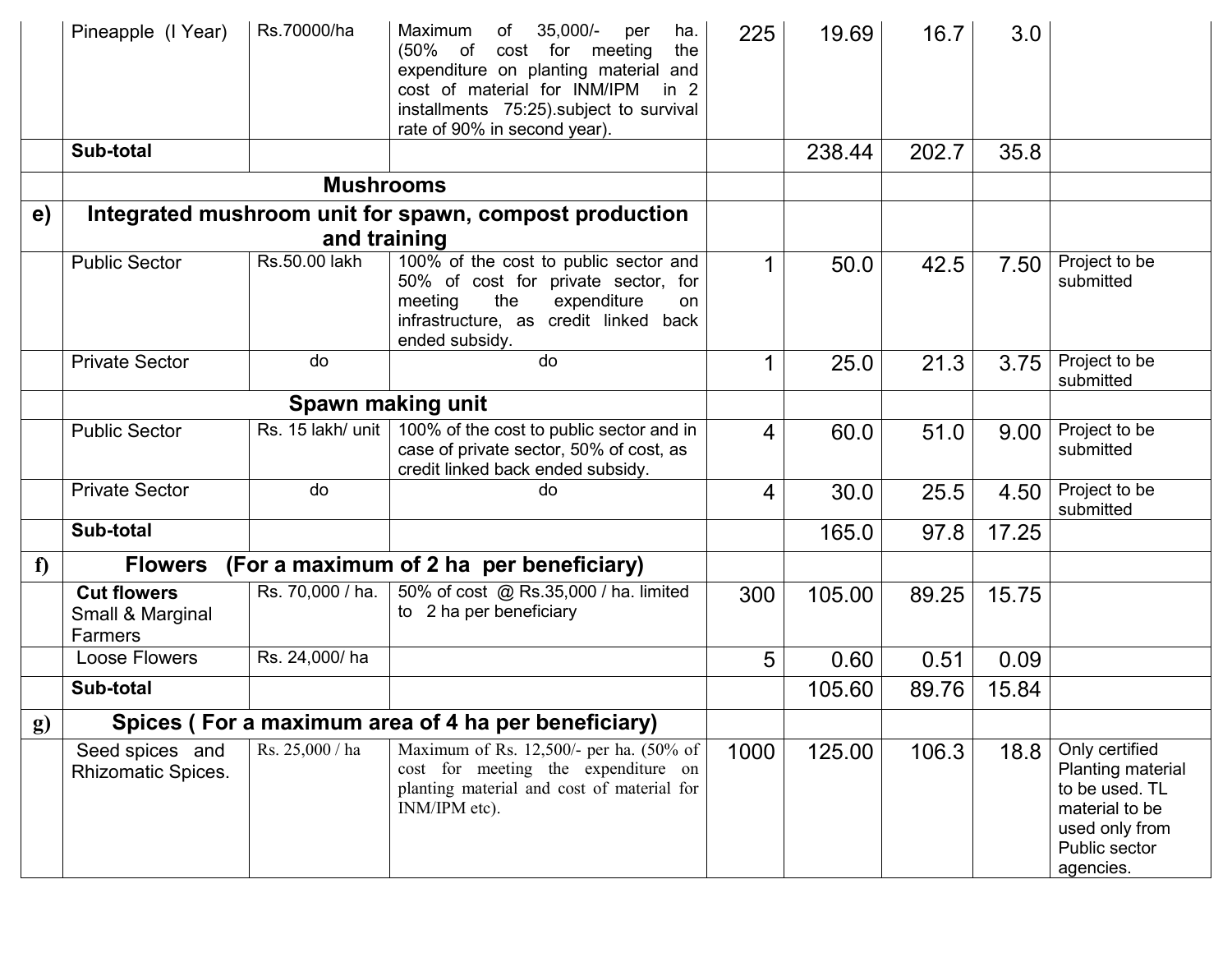|                         | Perennial spices<br>(black pepper,<br>cinnamon, clove<br>and nutmeg)<br>Sub-total                 | Rs. 40,000 / ha                    | Maximum of Rs. 20,000/- per ha. (50% of<br>cost for meeting the expenditure on<br>planting material and cost of material for<br>INM/IPM etc).                                                                                                                                      | 750            | 150.00 | 127.5  | 22.5 | do                                                      |
|-------------------------|---------------------------------------------------------------------------------------------------|------------------------------------|------------------------------------------------------------------------------------------------------------------------------------------------------------------------------------------------------------------------------------------------------------------------------------|----------------|--------|--------|------|---------------------------------------------------------|
|                         |                                                                                                   |                                    |                                                                                                                                                                                                                                                                                    |                | 275.0  | 233.8  | 41.3 |                                                         |
| h)                      |                                                                                                   | beneficiary)                       | Plantation crops (For a maximum area of 4 ha per                                                                                                                                                                                                                                   |                |        |        |      |                                                         |
|                         | Cocoa                                                                                             | Rs. 40,000ha                       | Maximum of Rs. 20,000/- per ha (50%<br>of cost for meeting the expenditure on<br>planting material and cost of material<br>for INM/IPM etc) in 3 installments of<br>60:20:20 subject to survival rate of 75%<br>in second year and 90% in third year<br>for a maximum area of 4 ha | 1000           | 120.0  | 102.0  | 18.0 |                                                         |
|                         | Maintenance<br>$\left( \right $<br>Year)                                                          | do                                 | do                                                                                                                                                                                                                                                                                 | 25             | 1.00   | 0.9    | 0.2  |                                                         |
|                         | Sub-total                                                                                         |                                    |                                                                                                                                                                                                                                                                                    |                | 121.0  | 102.9  | 18.2 |                                                         |
|                         |                                                                                                   |                                    | <b>Total Area Expansion</b>                                                                                                                                                                                                                                                        |                |        |        |      |                                                         |
| $\mathbf{3}$            | Rejuvenation/<br>replacement of<br>senile plantation<br>including Canopy<br>management.<br>Pepper | Rs.30,000/ha<br>(average)          | 50% of the total cost subject to a<br>maximum of Rs. 15,000/ha to a limited<br>of 2 ha per beneficiary. Actual cost to<br>be claimed based on the nature and<br>requirement of the crop to be<br>rejuvenated.                                                                      | 800            | 120.0  | 102.0  | 18.0 | To be<br>implemented as<br>per guidelines<br>circulated |
|                         | Cocoa                                                                                             | do                                 | do                                                                                                                                                                                                                                                                                 | 400            | 60.0   | 51.00  | 9.0  | To be<br>implemented as<br>per guidelines<br>circulated |
|                         | Arecanut                                                                                          | do                                 | do                                                                                                                                                                                                                                                                                 | 500            | 75.0   | 63.75  | 11.3 | To be<br>implemented as<br>per guidelines<br>circulated |
|                         | Sub-total                                                                                         |                                    |                                                                                                                                                                                                                                                                                    | 1700           | 255.0  | 216.75 | 38.3 |                                                         |
| $\overline{\mathbf{4}}$ |                                                                                                   | <b>Creation of Water resources</b> |                                                                                                                                                                                                                                                                                    |                |        |        |      |                                                         |
|                         | with pond size of 100m x 100m x 3m) -                                                             |                                    | i) Community tanks/on farm ponds/on farm water reservoirs<br>with use of plastic/RCC lining - (10 ha. of command area,                                                                                                                                                             |                |        |        |      |                                                         |
|                         | - In Plain areas                                                                                  | Rs. 15.00 lakh                     | 100% of cost for 10 ha                                                                                                                                                                                                                                                             | $\overline{2}$ | 30.0   | 25.5   | 4.5  | Efforts to be made                                      |
|                         |                                                                                                   | /unit in plain                     |                                                                                                                                                                                                                                                                                    |                |        |        |      | for convergence                                         |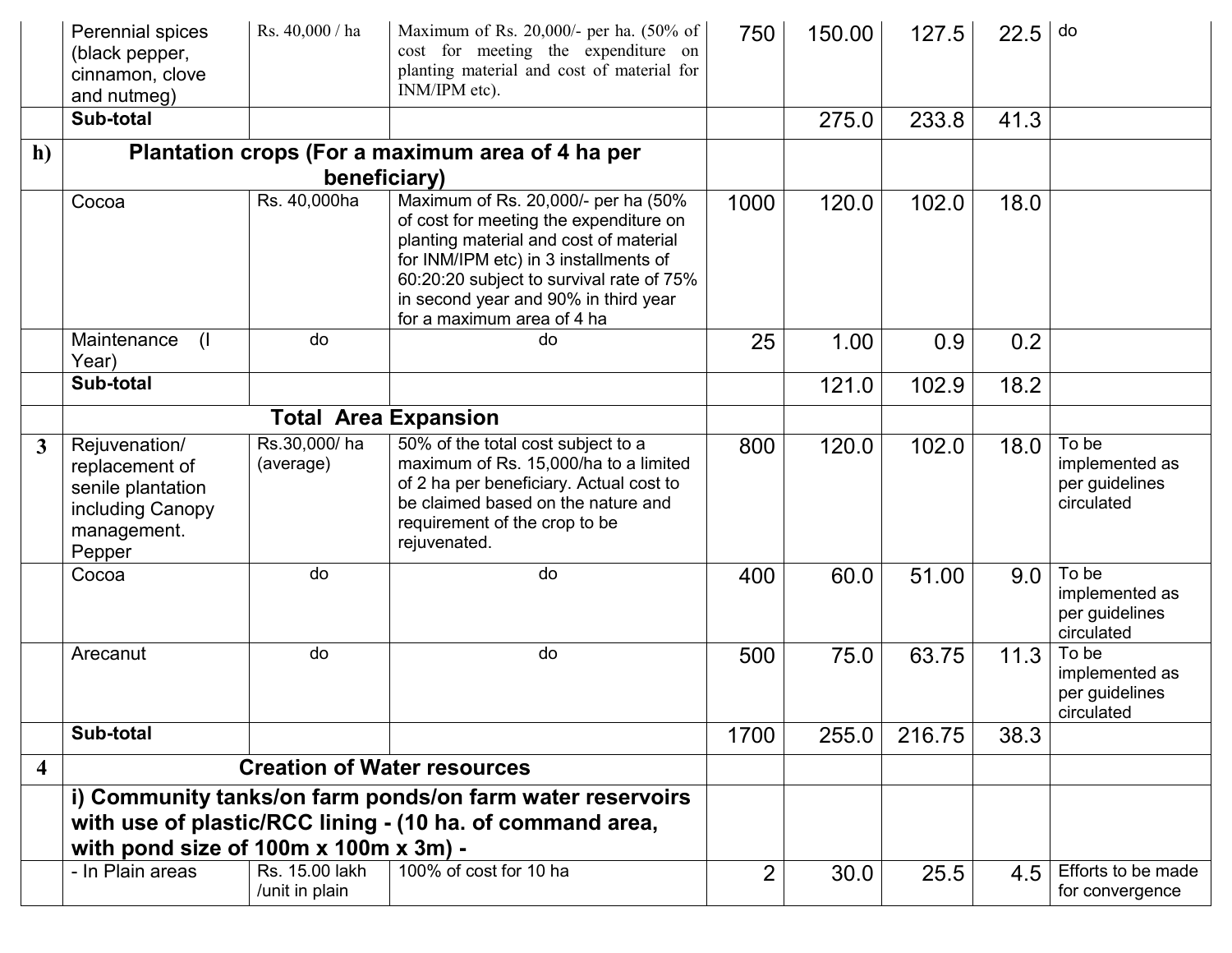|                |                                                                                    | areas,                           |                                                                                              |              |        |       |      | with MNREGS                                                                                                       |
|----------------|------------------------------------------------------------------------------------|----------------------------------|----------------------------------------------------------------------------------------------|--------------|--------|-------|------|-------------------------------------------------------------------------------------------------------------------|
|                | - In Hilly areas                                                                   | Rs.17.25 lakh in<br>hilly areas. | do                                                                                           | 2            | 34.5   | 29.3  | 5.2  | do                                                                                                                |
|                | Sub-total                                                                          |                                  |                                                                                              |              | 64.5   | 54.8  | 9.7  |                                                                                                                   |
| 5              |                                                                                    | <b>Protected cultivation</b>     |                                                                                              |              |        |       |      |                                                                                                                   |
|                |                                                                                    |                                  | <b>Green House structure</b>                                                                 |              |        |       |      |                                                                                                                   |
|                | Fan & Pad system                                                                   | Rs. 1465/ Sq.m                   | 50% of the cost limited to 4000 Sq.m<br>per beneficiary.                                     | $\mathbf{3}$ | 219.75 | 186.8 | 33.0 |                                                                                                                   |
|                |                                                                                    |                                  | <b>Shade Net House</b>                                                                       |              |        |       |      |                                                                                                                   |
|                | Tubular structure                                                                  | Rs. 600/ Sq.m                    | 50% of cost limited to 4000 Sq.m per<br>beneficiary.                                         | 0.20         | 6.00   | 5.1   | 0.9  |                                                                                                                   |
|                | Wooden structure                                                                   | Rs. 410/- Sq.m                   | 50% of cost limited to 20 units<br>(each<br>unit not to exceed 200 Sq.m) per<br>beneficiary. | 0.05         | 1.025  | 0.9   | 0.2  |                                                                                                                   |
|                | Cost of planting<br>material of high<br>value vegetables<br>grown in poly<br>house | Rs.105/Sq.m                      | 50% of cost.                                                                                 | 0.05         | 0.263  | 0.2   | 0.0  |                                                                                                                   |
|                | Cost of planting<br>material of<br>flowers for poly<br>house                       | Rs.500/ Sq.m                     | 50% of cost.                                                                                 | 0.20         | 5.00   | 4.3   | 0.8  |                                                                                                                   |
|                | Sub-total                                                                          |                                  |                                                                                              |              | 232.04 | 197.2 | 34.8 |                                                                                                                   |
| 6              |                                                                                    |                                  | Promotion of Integrated Nutrient Management(INM)/<br><b>Integrated Pest Management (IPM)</b> |              |        |       |      |                                                                                                                   |
|                | Promotion of<br><b>IPM/INM</b>                                                     | Rs. 2000/ha                      | 50% of cost subject to a maximum of<br>Rs 1000/ha limited to 4.00 ha/<br>beneficiary.        | 500          | 5.00   | 4.3   | 0.8  | To be need based<br>and taken up after<br>identifying problem<br>of pest / disease<br>and nutrient<br>deficiency. |
|                | Sub-total                                                                          |                                  |                                                                                              |              | 5.00   | 4.3   | 0.8  |                                                                                                                   |
| $\overline{7}$ |                                                                                    | <b>Organic Farming</b>           |                                                                                              |              |        |       |      |                                                                                                                   |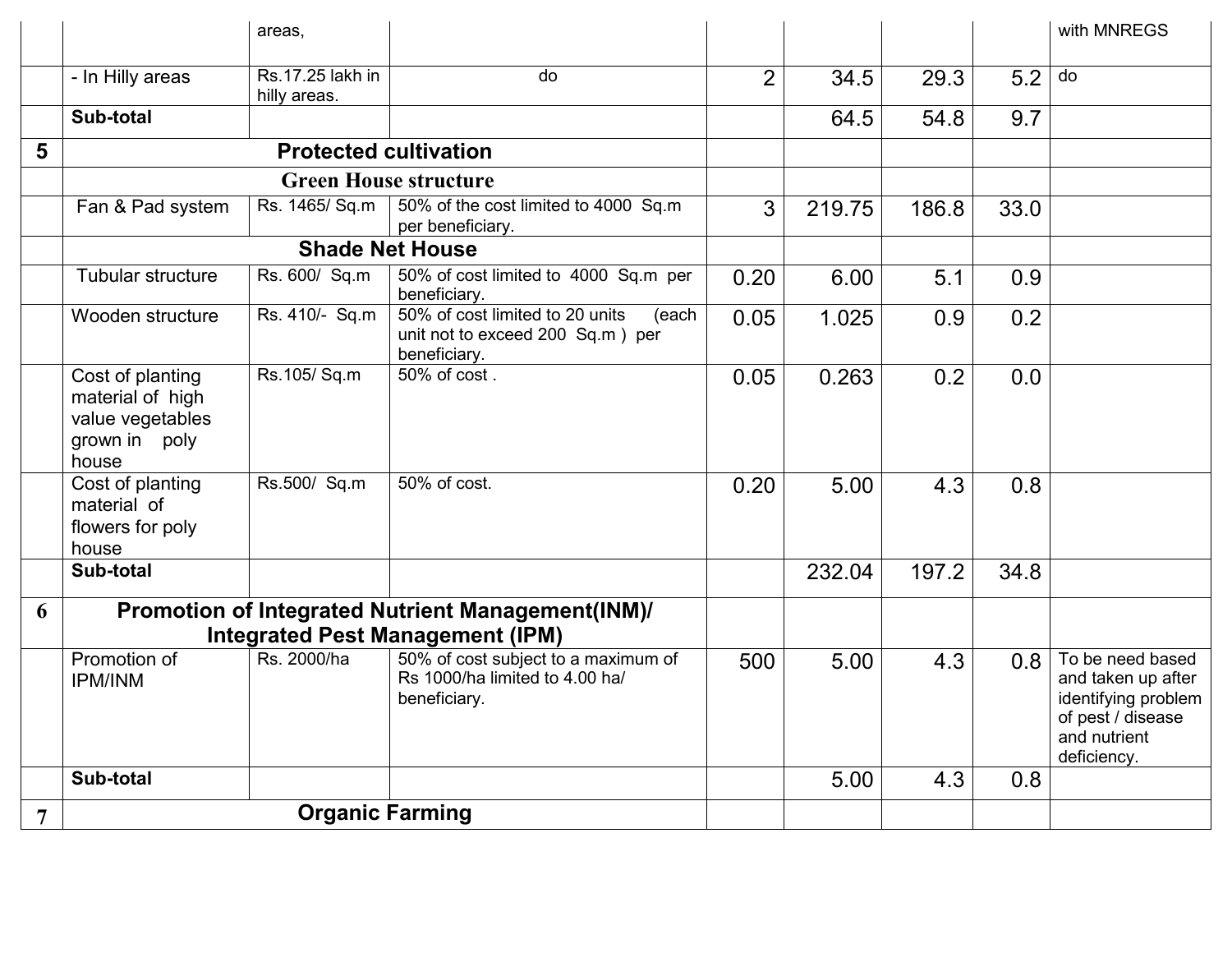|   | (i) Adoption of<br>Organic Farming.                                                                                   | Rs. 20,000/ha                                      | 50% of cost limited to Rs.10000/ha for<br>a maximum area of 4 ha. per<br>beneficiary, spread over a period of 3<br>years involving an assistance of<br>Rs.4000/- in first year and Rs.3000/-<br>each in second & third year. The<br>programme to be linked with<br>certification. | 1500 | 60.00  | 51.0  | 9.0  | Project to be<br>submitted along<br>with certification |
|---|-----------------------------------------------------------------------------------------------------------------------|----------------------------------------------------|-----------------------------------------------------------------------------------------------------------------------------------------------------------------------------------------------------------------------------------------------------------------------------------|------|--------|-------|------|--------------------------------------------------------|
|   | (i) Adoption of<br>Organic Farming. (II<br>Year)                                                                      | do                                                 | do                                                                                                                                                                                                                                                                                | 1500 | 45.00  | 38.3  | 6.8  |                                                        |
|   | (i) Adoption of<br>Organic Farming.<br>(III Year)                                                                     | do                                                 | do                                                                                                                                                                                                                                                                                | 1500 | 45.00  | 38.3  | 6.8  |                                                        |
|   | (ii) Organic<br>Certification                                                                                         | Project based                                      | Rs. 5 lakh for a cluster of 50 ha which<br>will include Rs.1.50 lakh in first year,<br>Rs. 1.50 lakh in second year and Rs.<br>2.00 lakh in third year.                                                                                                                           | 1500 | 45.00  | 38.3  | 6.8  | Project to be<br>submitted                             |
|   | (ii) Organic<br>Certification.<br>(II Year)                                                                           | do                                                 | do                                                                                                                                                                                                                                                                                | 1500 | 45.00  | 38.3  | 6.8  |                                                        |
|   | (ii) Organic<br>Certification.<br>(III Year)                                                                          | do                                                 | do                                                                                                                                                                                                                                                                                | 1500 | 60.00  | 51.0  | 9.0  |                                                        |
|   |                                                                                                                       |                                                    | Vermi compost Units / organic input production unit                                                                                                                                                                                                                               |      |        |       |      |                                                        |
|   | Permanent<br>structure to the size<br>of unit of 30'x8'x2.5'<br>dimension to be<br>administered on<br>pro-rata basis. | Rs. 60,000/ unit<br>for permanent<br>structure and | 50% of cost conforming to the size of<br>the unit of 30'x8'x2.5' dimension of<br>permanent structure to be administered<br>on pro-rata basis.                                                                                                                                     | 200  | 60.00  | 51.0  | 9.0  |                                                        |
|   | Sub-total                                                                                                             |                                                    |                                                                                                                                                                                                                                                                                   |      | 360.00 | 306.0 | 54.0 |                                                        |
| 8 |                                                                                                                       |                                                    | Pollination support through beekeeping                                                                                                                                                                                                                                            |      |        |       |      |                                                        |
|   | (a) Production of<br>nucleus stock<br>(Public sector)                                                                 | Rs. 10.00 lakh                                     | 100% of the cost.                                                                                                                                                                                                                                                                 |      | 10.00  | 8.5   | 1.5  | Project to be<br>submitted                             |
|   | (b) Production of<br>bee colonies by bee<br>breeder                                                                   | Rs.6.00 lakh                                       | 50% of cost for producing min. of 2000<br>colonies / year                                                                                                                                                                                                                         | 5    | 15.00  | 12.8  | 2.3  |                                                        |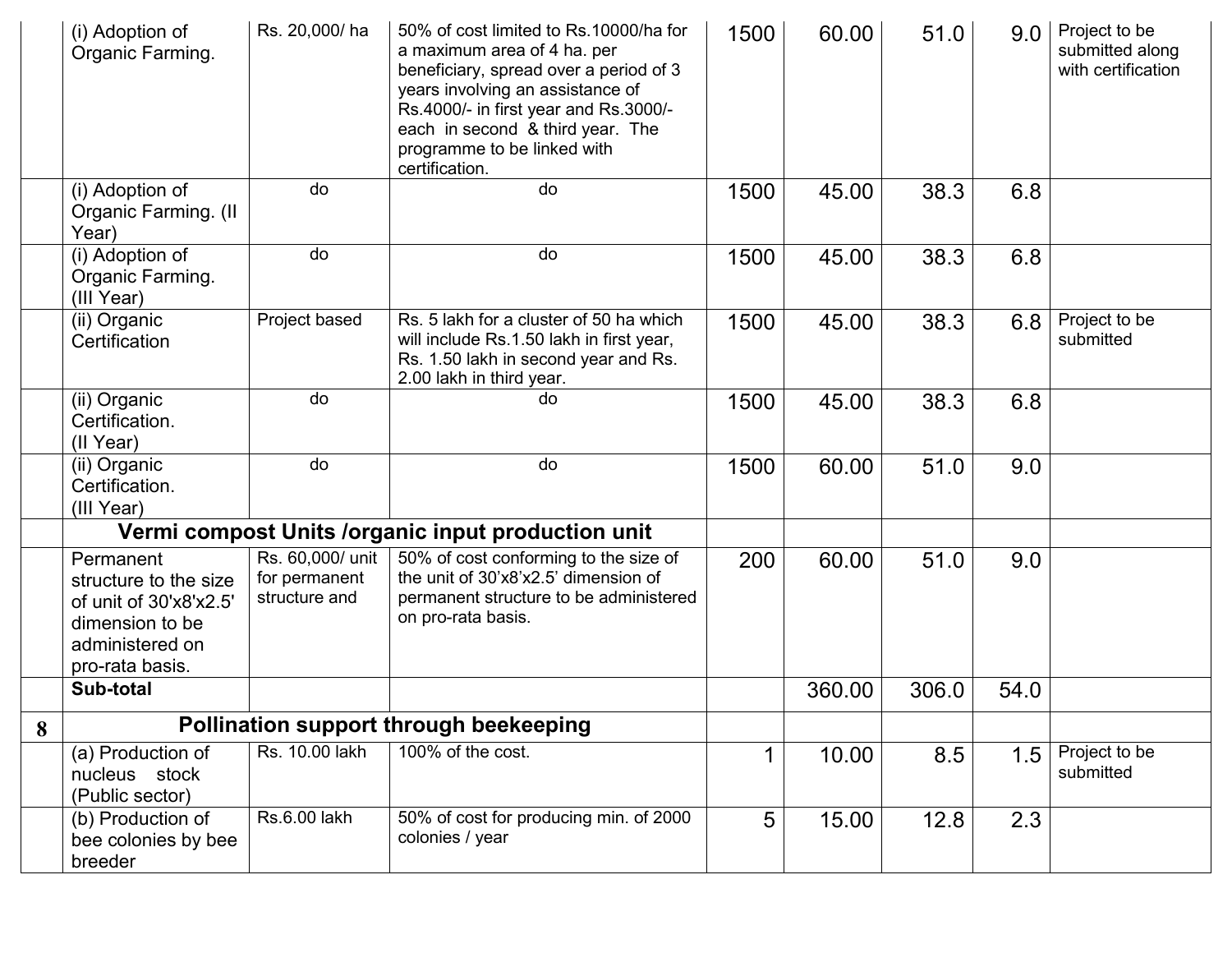|              | Honey bee colony                                                                                                             | Rs. 1400/<br>colony of 4<br>frames | 50% of cost limited to 50 colonies /<br>beneficiary.                                     | 2500 | 17.50 | 14.9 | 2.6  | List of<br>Beneficiaries to be<br>furnished. |
|--------------|------------------------------------------------------------------------------------------------------------------------------|------------------------------------|------------------------------------------------------------------------------------------|------|-------|------|------|----------------------------------------------|
|              | <b>Hives</b>                                                                                                                 | Rs. 1600/ hive                     | 50% of cost limited to 50 colonies /<br>beneficiary.                                     | 2500 | 20.00 | 17.0 | 3.0  | -do-                                         |
|              | <b>Equipment including</b><br>honey extractor (4<br>frame), food grade<br>container (30 kg),<br>net, etc.                    | Rs. 14,000/set                     | 50% of the cost limited to one set per<br>beneficiary.                                   | 100  | 7.00  | 6.0  | 1.1  | $-do-$                                       |
|              | Sub-total                                                                                                                    |                                    |                                                                                          |      | 69.50 | 59.1 | 10.4 |                                              |
| 9            |                                                                                                                              |                                    | <b>Horticulture Mechanization</b>                                                        |      |       |      |      |                                              |
|              | Power operated<br>machines/tools<br>including Power<br>Saw and Plant<br>Protection<br>equipments etc.                        | Rs.35,000/- per<br>set             | 50% of cost limited to one set per<br>beneficiary.                                       | 300  | 52.50 | 44.6 | 7.9  | List of<br>Beneficiaries to be<br>furnished. |
|              | <b>Power Machines</b><br>(upto 20 BHP) with<br>rotavator /<br>equipment                                                      | Rs.1,20,000/-<br>per set           | 50% of cost limited to one set per<br>beneficiary.                                       | 40   | 24.00 | 20.4 | 3.6  | $-do-$                                       |
|              | Power machines<br>(20 HP & above<br>including<br>accessories<br>/equipments                                                  | Rs. 3,00,000/-<br>per set          | 50% of cost limited to one set per<br>beneficiary.                                       | 14   | 21.00 | 17.9 | 3.2  | -do-                                         |
|              | Sub-total                                                                                                                    |                                    |                                                                                          |      | 97.50 | 82.9 | 14.6 |                                              |
|              | Technology<br><b>Dissemination</b><br>through<br>demonstration/<br><b>Front Line</b><br>Demonstration<br>(FLD) Public Sector | Rs. 25.00 lakh                     | 75 % of cost in farmers field and 100%<br>of cost in farms belonging to Public<br>Sector |      | 25.00 | 21.3 | 3.8  | Project to be<br>submitted                   |
|              | Sub-total                                                                                                                    |                                    |                                                                                          |      | 25.00 | 21.3 | 3.8  |                                              |
| <b>10</b>    |                                                                                                                              |                                    | <b>Human Resource Development (HRD)</b>                                                  |      |       |      |      |                                              |
| $\mathbf{i}$ | HRD for<br>Supervisors &                                                                                                     | Rs. 20.00 lakh /<br>training       | 100% of the cost in first year. In<br>subsequent years, cost of infrastructure           |      | 20.00 | 17.0 | 3.0  | Project to be<br>submitted                   |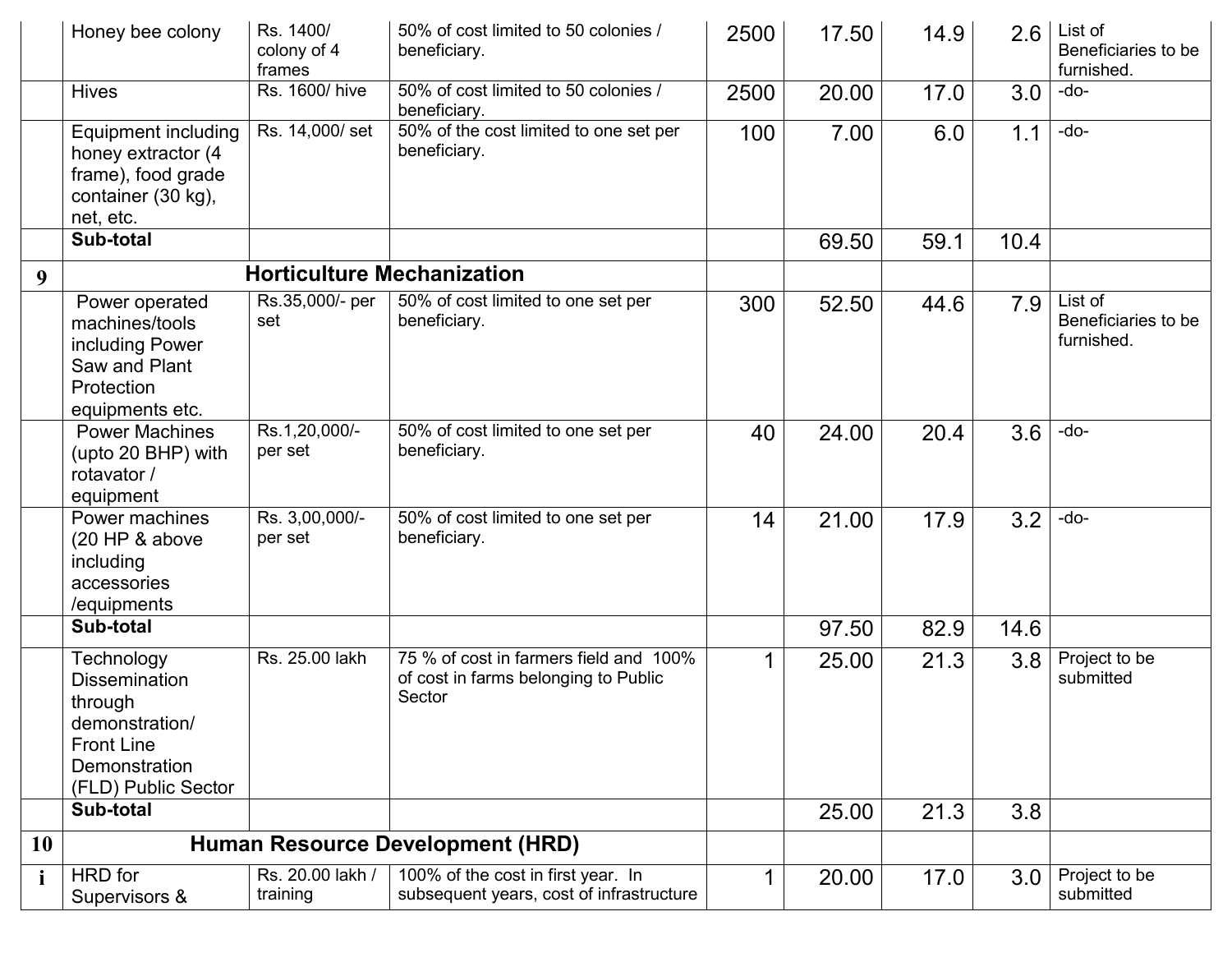|             | Entrepreneurs                                                                                    |                                                                  | not to be claimed.                                                                                   |      |       |      |     |                            |
|-------------|--------------------------------------------------------------------------------------------------|------------------------------------------------------------------|------------------------------------------------------------------------------------------------------|------|-------|------|-----|----------------------------|
| ij          | <b>HRD</b> for Gardeners                                                                         | Rs. 15.00 lakh /<br>training                                     | 100% of the cost in first year. In<br>subsequent years, cost of infrastructure<br>not to be claimed. | 3    | 45.00 | 38.3 | 6.8 | Project to be<br>submitted |
| iii         |                                                                                                  | <b>Training of farmers</b>                                       |                                                                                                      |      |       |      |     |                            |
|             | <b>Within the District</b><br>(one day)                                                          | Rs.400/day per<br>farmer<br>excluding<br>transport               | 100% of the cost.                                                                                    | 1000 | 4.00  | 3.4  | 0.6 |                            |
|             | <b>Within the State</b>                                                                          | Rs. 750/day per<br>farmer<br>excluding<br>transport              | 100% of the cost.                                                                                    | 250  | 13.13 | 11.2 | 2.0 |                            |
|             | <b>Outside the State</b>                                                                         | Rs.1000/day<br>per farmer<br>excluding<br>transport              | 100% of the cost.                                                                                    | 25   | 1.75  | 1.5  | 0.3 |                            |
| iv          |                                                                                                  |                                                                  |                                                                                                      |      |       |      |     |                            |
|             | <b>Within the District</b>                                                                       | Rs.250/day per<br>farmer<br>excluding<br>transport               | 100% of the cost.                                                                                    | 300  | 5.25  | 4.5  | 0.8 |                            |
|             | <b>Within the State</b>                                                                          | Rs. 300/day per<br>farmer<br>excluding<br>transport              | 100% of the cost.                                                                                    | 400  | 8.40  | 7.1  | 1.3 |                            |
|             | <b>Outside the State</b>                                                                         | Rs. 600/day per<br>farmer<br>excluding<br>transport              | 100% of the cost.                                                                                    | 50   | 2.10  | 1.8  | 0.3 |                            |
| $\mathbf v$ |                                                                                                  |                                                                  | Training / study tour of technical staff/ field functionaries                                        |      |       |      |     |                            |
|             | Within the State (7<br>day)                                                                      | Rs.200/day per<br>participant plus<br>TA/DA, as<br>admissible    | 100% of the cost.                                                                                    | 100  | 1.40  | 1.2  | 0.2 |                            |
|             | Study tour to<br>progressive States/<br>units (group of<br>minimum 5<br>participants)(7<br>days) | Rs.650.00/day<br>per participant<br>plus TA/DA, as<br>admissible | 100% of the cost.                                                                                    | 100  | 4.550 | 3.9  | 0.7 |                            |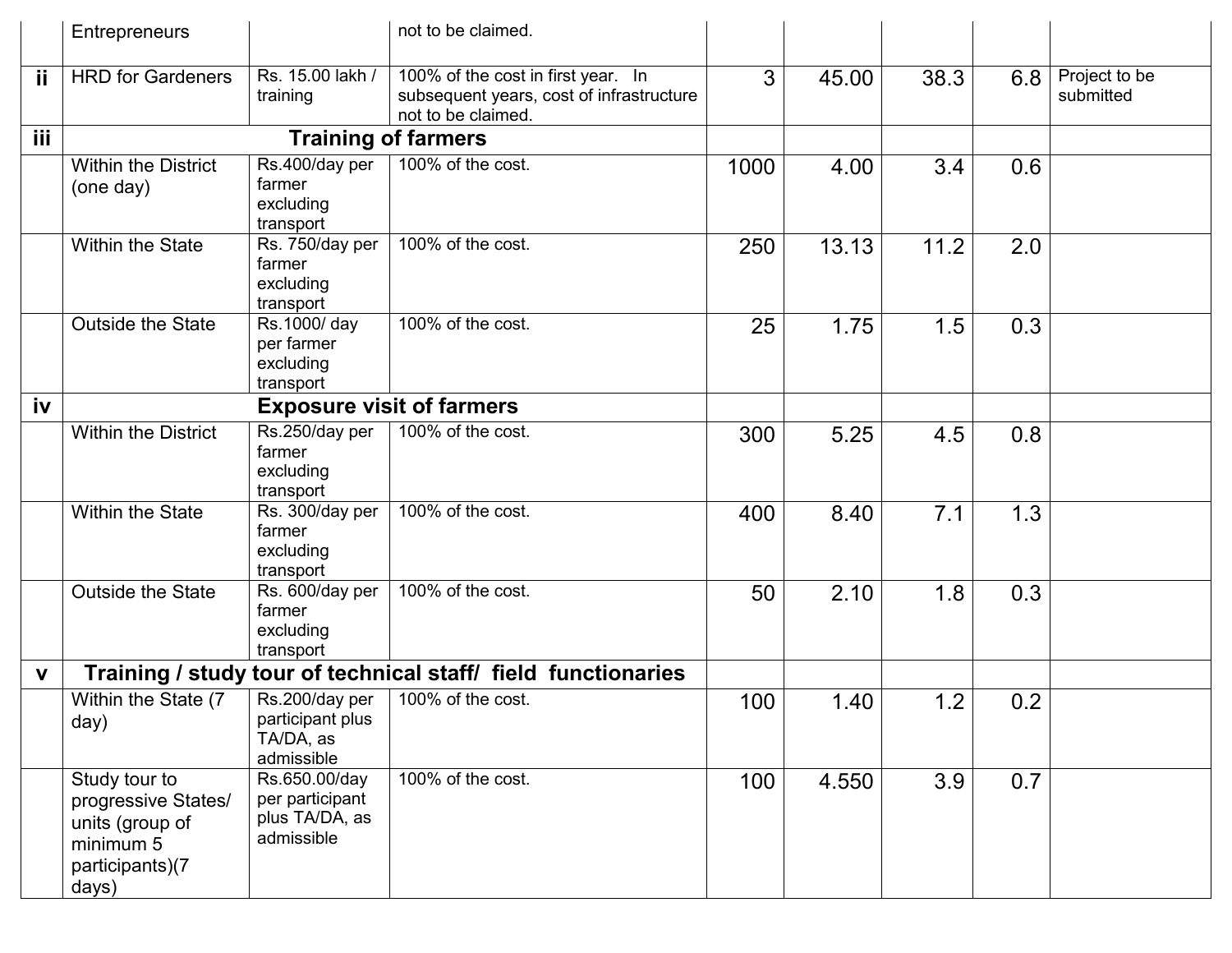|     | Outside India                                                                        | Rs. 5.00 lakh /<br>participant                   | 100% of the cost on actual basis.                                                                                                                                                                                                                                                                                                                                                               | 10             | 50.00  | 42.5  | 7.5  | Project to be<br>submitted                                                                                                                      |
|-----|--------------------------------------------------------------------------------------|--------------------------------------------------|-------------------------------------------------------------------------------------------------------------------------------------------------------------------------------------------------------------------------------------------------------------------------------------------------------------------------------------------------------------------------------------------------|----------------|--------|-------|------|-------------------------------------------------------------------------------------------------------------------------------------------------|
|     | Sub-total                                                                            |                                                  |                                                                                                                                                                                                                                                                                                                                                                                                 |                | 155.58 | 132.2 | 23.3 |                                                                                                                                                 |
| 11  |                                                                                      |                                                  | <b>INTEGRATED POST HARVEST MANAGEMENT</b>                                                                                                                                                                                                                                                                                                                                                       |                |        |       |      |                                                                                                                                                 |
|     | Pack house / On<br>farm collection &<br>storage unit                                 | Rs. 3.00 Lakh/<br>per unit with<br>size of 9Mx6M | 50% of the capital cost.                                                                                                                                                                                                                                                                                                                                                                        | 3              | 4.50   | 3.8   | 0.7  | Minutes of SLEC<br>meeting to be<br>submitted along<br>with details of<br>beneficiaries,<br>location, etc to<br>facilitate release<br>of funds. |
| Ϊİ  | Pre-cooling unit<br>project in general<br>areas                                      | Rs.15.00 lakh<br>for 6 MT<br>capacity            | Credit linked back-ended subsidy @<br>40% of the cost of project in general<br>areas and 55% in case Hilly &<br>Scheduled areas for individual<br>entrepreneurs.                                                                                                                                                                                                                                | $\overline{2}$ | 12.00  | 10.2  | 1.8  | Project to be<br>submitted                                                                                                                      |
| iij | Pre-cooling unit<br>project in Hilly &<br>Scheduled areas                            | Rs.15.00 lakh<br>for 6 MT<br>capacity            | Credit linked back-ended subsidy<br>@55% of the cost of project in case<br>Hilly & Scheduled areas for individual<br>entrepreneurs for 6MT capacity.                                                                                                                                                                                                                                            |                | 8.25   | 7.0   | 1.2  | Project to be<br>submitted                                                                                                                      |
| iii |                                                                                      | <b>Refer vans/ containers</b>                    |                                                                                                                                                                                                                                                                                                                                                                                                 |                |        |       |      |                                                                                                                                                 |
|     | Credit linked back-<br>ended project in<br>general areas                             | Rs. 24.00 lakh/<br>unit for 6 MT<br>capacity     | Credit linked back-ended subsidy<br>@40% of the cost of project in General<br>areas.                                                                                                                                                                                                                                                                                                            |                | 9.60   | 8.2   | 1.4  | Project to be<br>submitted                                                                                                                      |
|     | (b) Credit linked<br>back-ended project<br>in case Hilly &<br><b>Scheduled areas</b> | Rs. 24.00 lakh/<br>unit for 6 MT<br>capacity     | Credit linked back-ended subsidy<br>@55% of the cost of project in case<br>Hilly & Scheduled areas.                                                                                                                                                                                                                                                                                             |                | 13.20  | 11.2  | 2.0  | Project to be<br>submitted                                                                                                                      |
| iv  |                                                                                      |                                                  | <b>Cold storage units (Construction/expansion/Modernization)</b>                                                                                                                                                                                                                                                                                                                                |                |        |       |      |                                                                                                                                                 |
|     | (a) Credit linked<br>back-ended project<br>in general areas                          | Rs. 6000/MT<br>for 5000 MT<br>capacity           | Credit linked back-ended subsidy @<br>40% of the capital cost of project in<br>general areas and 55% in case of Hilly<br>& Scheduled areas in respect of only<br>those units which adopt new<br>technologies and include insulation,<br>humidity control and fin coil cooling<br>system with provision of multi<br>chambers. Technical parameters<br>issued by the Department to be<br>adopted. | 2              | 240.00 | 204.0 | 36.0 | Project to be<br>submitted                                                                                                                      |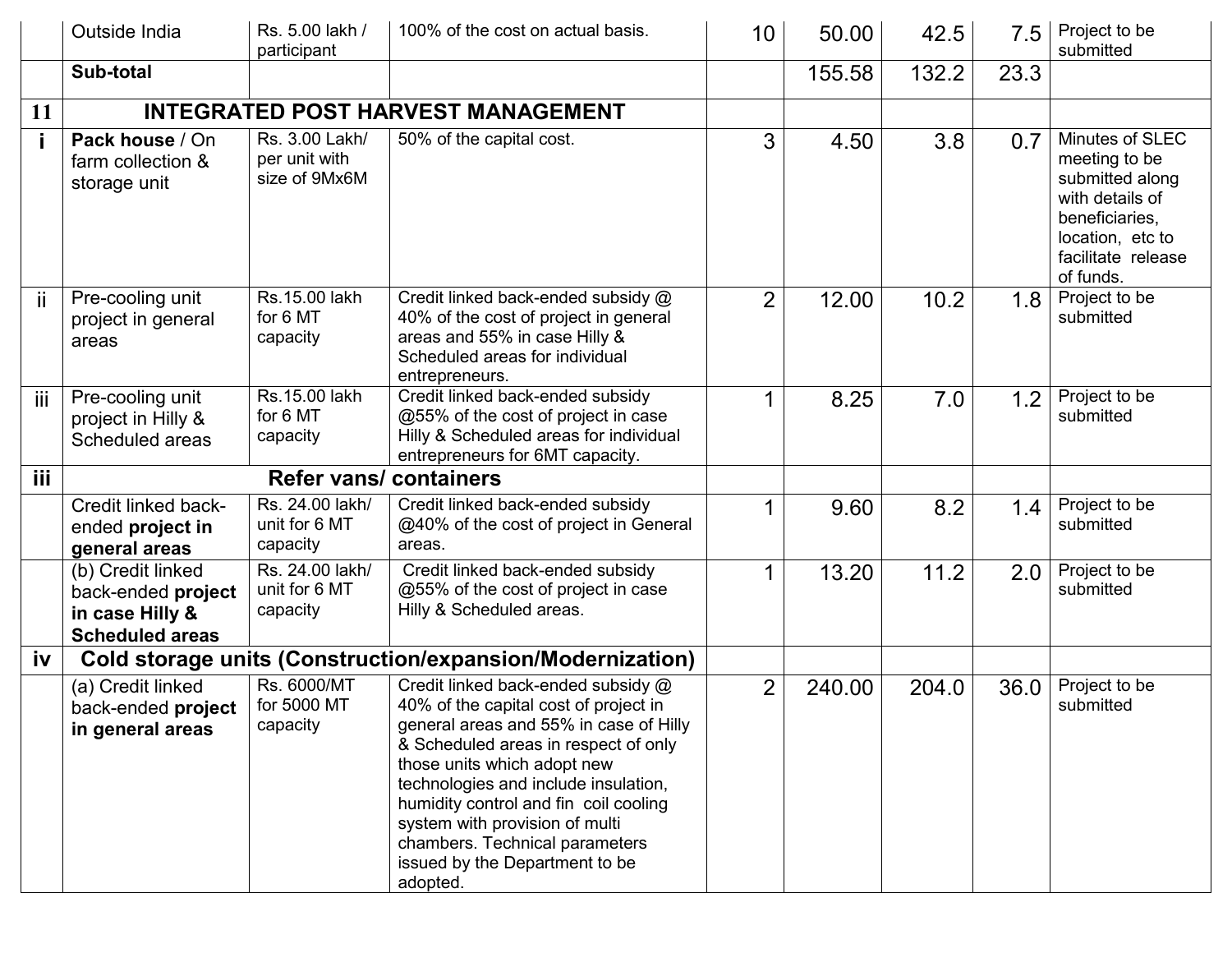|     | (b) Credit linked<br>back-ended project<br>in case Hilly &<br><b>Scheduled areas</b> | $-do-$                                     | - do-                                                                                                                                                                       |                | 165.00 | 140.3 | 24.8  | Project to be<br>submitted                                                                                                                      |
|-----|--------------------------------------------------------------------------------------|--------------------------------------------|-----------------------------------------------------------------------------------------------------------------------------------------------------------------------------|----------------|--------|-------|-------|-------------------------------------------------------------------------------------------------------------------------------------------------|
| V   | Ripening chamber<br>project in general<br>areas                                      | Rs. 6000/MT for<br>5000 MT<br>capacity     | $-do-$                                                                                                                                                                      | 3              | 360.00 | 306.0 | 54.0  | Project to be<br>submitted                                                                                                                      |
|     | <b>Hilly &amp; Scheduled</b><br>areas                                                | Rs. 6000/MT for<br>5000 MT<br>capacity     | $-do-$                                                                                                                                                                      | 1              | 165.00 | 140.3 | 24.8  | Project to be<br>submitted                                                                                                                      |
| vi  |                                                                                      |                                            | <b>Preservation unit (low cost)</b>                                                                                                                                         |                |        |       |       |                                                                                                                                                 |
|     | new unit                                                                             | Rs.2.00 lakh<br>/unit for new<br>unit.     | 50% of the total cost.                                                                                                                                                      | $\overline{2}$ | 2.00   | 1.7   | 0.3   | Minutes of SLEC<br>meeting to be<br>submitted along<br>with details of<br>beneficiaries,<br>location, etc to<br>facilitate release of<br>funds. |
|     | up-gradation                                                                         | Rs.1.00 lakh<br>/unit for up-<br>gradation | 50% of the total cost.                                                                                                                                                      | $\overline{2}$ | 1.00   | 0.9   | 0.2   | -do-                                                                                                                                            |
|     | Sub-total                                                                            |                                            |                                                                                                                                                                             |                | 980.55 | 833.5 | 147.1 |                                                                                                                                                 |
| 12  |                                                                                      |                                            | ESTABLISHMENT OF MARKETING INFRASTRUCTURE FOR<br><b>HORTICULTURAL PRODUCE</b>                                                                                               |                |        |       |       |                                                                                                                                                 |
|     |                                                                                      |                                            | <b>Rural Markets/ Apni mandies/Direct markets</b>                                                                                                                           |                |        |       |       |                                                                                                                                                 |
|     | Credit linked back-<br>ended project in<br>general areas                             | Rs. 20 lakh/ unit                          | Credit linked back-ended subsidy @<br>40% of the capital cost of project in<br>general areas and 55% in case of Hilly<br>& Scheduled areas for individual<br>entrepreneurs. | 10             | 80.00  | 68.0  | 12.0  | Project to be<br>submitted                                                                                                                      |
|     | Credit linked back-<br>ended project in<br>case Hilly &<br><b>Scheduled areas</b>    | Rs. 20 lakh/ unit                          | Credit linked back-ended subsidy @<br>40% of the capital cost of project in<br>general areas and 55% in case of Hilly<br>& Scheduled areas for individual<br>entrepreneurs. |                | 11.00  | 9.4   | 1.7   | Project to be<br>submitted                                                                                                                      |
| ii. |                                                                                      |                                            | Retail Markets/ outlets (environmentally controlled)                                                                                                                        |                |        |       |       |                                                                                                                                                 |
|     | Credit linked back-<br>ended project in<br>general areas                             | Rs. 10.00 lakh<br>/unit                    | Credit linked back-ended subsidy @<br>40% of the capital cost of project in<br>general areas and 55% in case of Hilly<br>& Scheduled areas for individual                   | 10             | 40.00  | 34.0  | 6.0   | Project to be<br>submitted                                                                                                                      |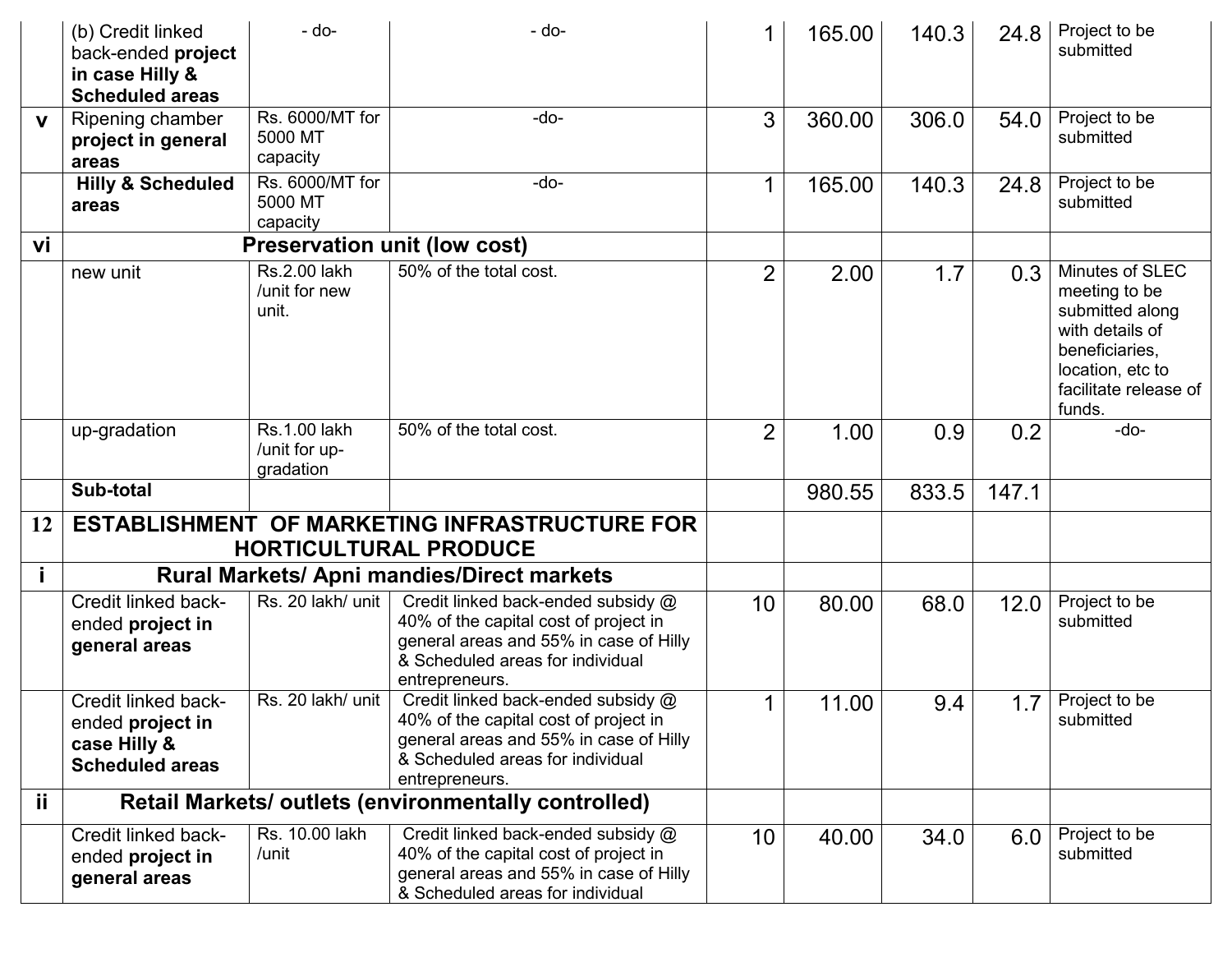|                 |                                                                                   |                         | entrepreneurs.                                                                                                                                                               |                |        |       |      |                            |
|-----------------|-----------------------------------------------------------------------------------|-------------------------|------------------------------------------------------------------------------------------------------------------------------------------------------------------------------|----------------|--------|-------|------|----------------------------|
|                 |                                                                                   |                         |                                                                                                                                                                              |                |        |       |      |                            |
|                 | Credit linked back-<br>ended project in<br>case Hilly &<br><b>Scheduled areas</b> | Rs. 10.00 lakh<br>/unit | Credit linked back-ended subsidy @<br>40% of the capital cost of project in<br>general areas and 55% in case of Hilly<br>& Scheduled areas for individual<br>entrepreneurs.  |                | 5.50   | 4.7   | 0.8  | Project to be<br>submitted |
| iii.            |                                                                                   |                         | Functional Infrastructure: for collection, sorting/ grading,                                                                                                                 |                |        |       |      |                            |
|                 |                                                                                   | packing units etc       |                                                                                                                                                                              |                |        |       |      |                            |
|                 | Credit linked back-<br>ended project in<br>general areas                          | Rs.15.00<br>lakh/unit   | Credit linked back-ended subsidy @<br>40% of the capital cost of project in<br>general areas and 55 % in case of Hilly<br>& Scheduled areas for individual<br>entrepreneurs. | 8              | 48.00  | 40.8  | 7.2  | Project to be<br>submitted |
|                 | Credit linked back-<br>ended project in<br>case Hilly &<br><b>Scheduled areas</b> | Rs.15.00<br>lakh/unit   | Credit linked back-ended subsidy @<br>40% of the capital cost of project in<br>general areas and 55 % in case of Hilly<br>& Scheduled areas for individual<br>entrepreneurs. | $\overline{2}$ | 16.50  | 14.0  | 2.5  | Project to be<br>submitted |
|                 | Sub-total                                                                         |                         |                                                                                                                                                                              |                | 201.00 | 170.9 | 30.2 |                            |
| 13 <sup>°</sup> |                                                                                   | <b>KUTTANAD PACKEGE</b> |                                                                                                                                                                              |                |        |       |      |                            |
|                 | Integrated<br>Development of<br>Horticulture in<br>Kuttanad                       |                         |                                                                                                                                                                              |                | 221.40 | 188.2 | 33.2 | Project to be<br>submitted |
|                 | Disease forecasting<br>unit at RRS,<br>Mancompu                                   |                         |                                                                                                                                                                              |                | 4.00   | 3.4   | 0.6  | Project to be<br>submitted |
|                 | Seed Infrastructure<br>Unit at Kozha and<br>Panda;am (2nd<br>installment)         |                         |                                                                                                                                                                              |                | 125.00 | 106.3 | 18.8 | Project to be<br>submitted |
|                 | Mushroom unit (2nd<br>installment)                                                |                         |                                                                                                                                                                              |                | 7.50   | 6.4   | 1.1  | Project to be<br>submitted |
|                 | <b>Exposure Visit to</b><br>Holland                                               |                         |                                                                                                                                                                              |                | 68.00  | 57.8  | 10.2 | Project to be<br>submitted |
|                 | Techonology<br><b>Dissemination</b><br>through<br>Demonstration                   |                         |                                                                                                                                                                              |                | 25.00  | 21.3  | 3.8  | Project to be<br>submitted |